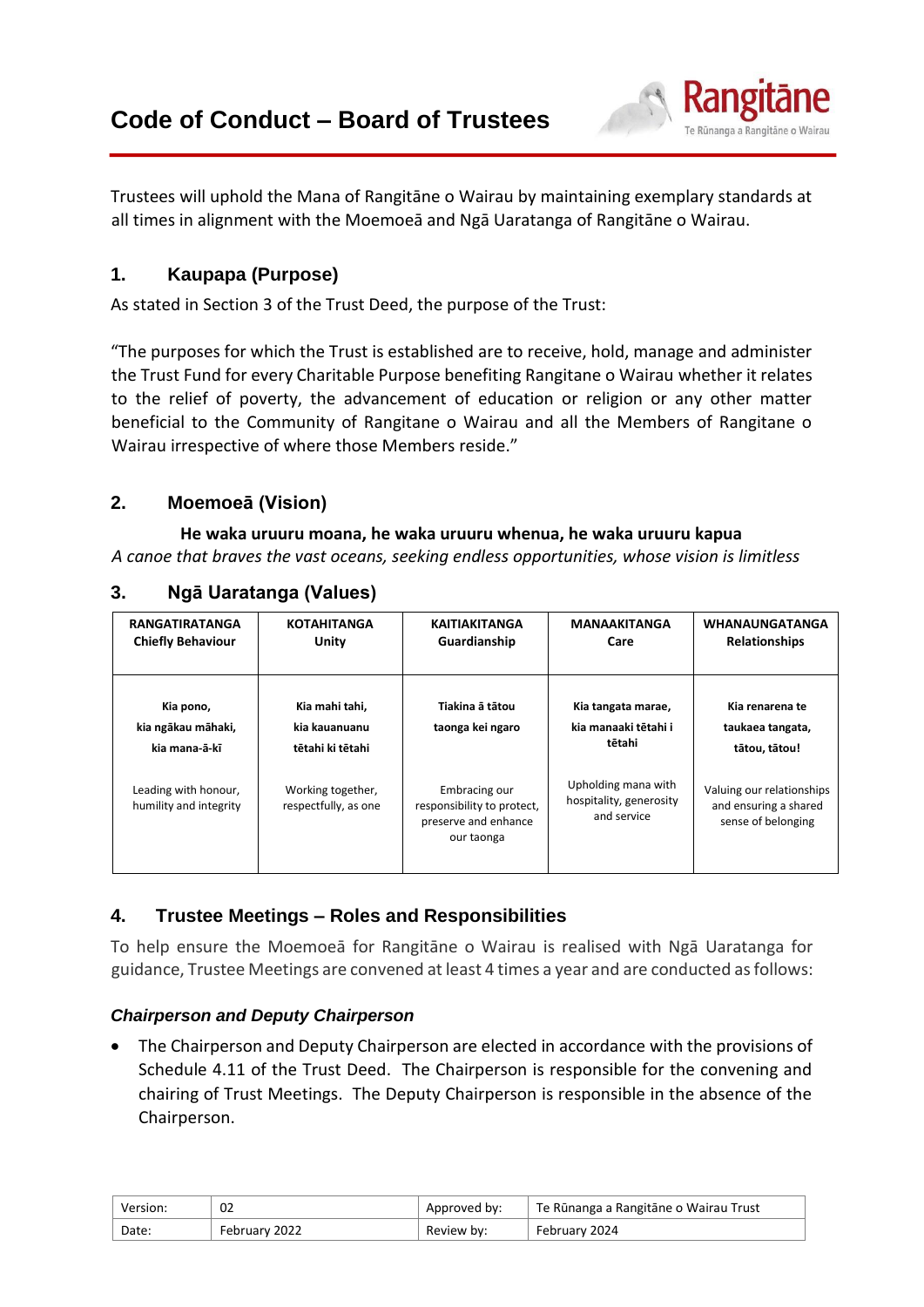## *Meeting Requirements*

- Are convened with 15 working days notice of date, time, venue and business to be transacted
- Require a quorum of 4 Trustees

## *Board Secretary*

- The Board Secretary is appointed in accordance with the provisions of Schedule 4.11 of the Trust Deed and holds the following responsibilities:
	- Schedules and communicates the meeting schedule and attendance
	- − Distributes the Agenda Packs to Trust Board members 7 days prior to the Trust Meeting
	- − Prepares and distributes draft Minutes within 7 days of the Trust Meeting for review
	- Finalises the draft Minutes for distribution in the Agenda Pack for the next Trust Meeting
	- − Arranges for storage of all Trust Meeting documentation

## *Trust Meeting Management*

- The Chairperson manages the agenda and chairs the Trust Meeting
- The Chairperson provides guidance for the Board Secretary
- Trustees speak to the business of the Trust through the Chair
- The Chairperson will clarify the Trustee who has the right to speak if required
- The Chairperson will call the discussion to order if required
- Trustees may object to words used and desires his/her objection to be recorded in the minutes, the Chairperson may order the objection to be recorded
- Trustees remarks shall be respectful and reflective of the concept of rangatiratanga
- The Chairperson may adjourn the meeting for a time specified by the Chairperson. At the end of that period the meeting shall resume the Chairperson decides whether the meeting shall proceed or be adjourned. The Chairperson may also take such action in relation to disorder from other sources or in the event of an emergency.

## *Chairperson to exercise discretion*

In any matter regarding conduct of Trustee meetings where this policy and Trust Deed make no provision or insufficient provision, the Chairperson shall exercise their discretion.

| Version: | 02            | Approved by: | Te Rūnanga a Rangitāne o Wairau Trust |
|----------|---------------|--------------|---------------------------------------|
| Date:    | February 2022 | Review by:   | February 2024                         |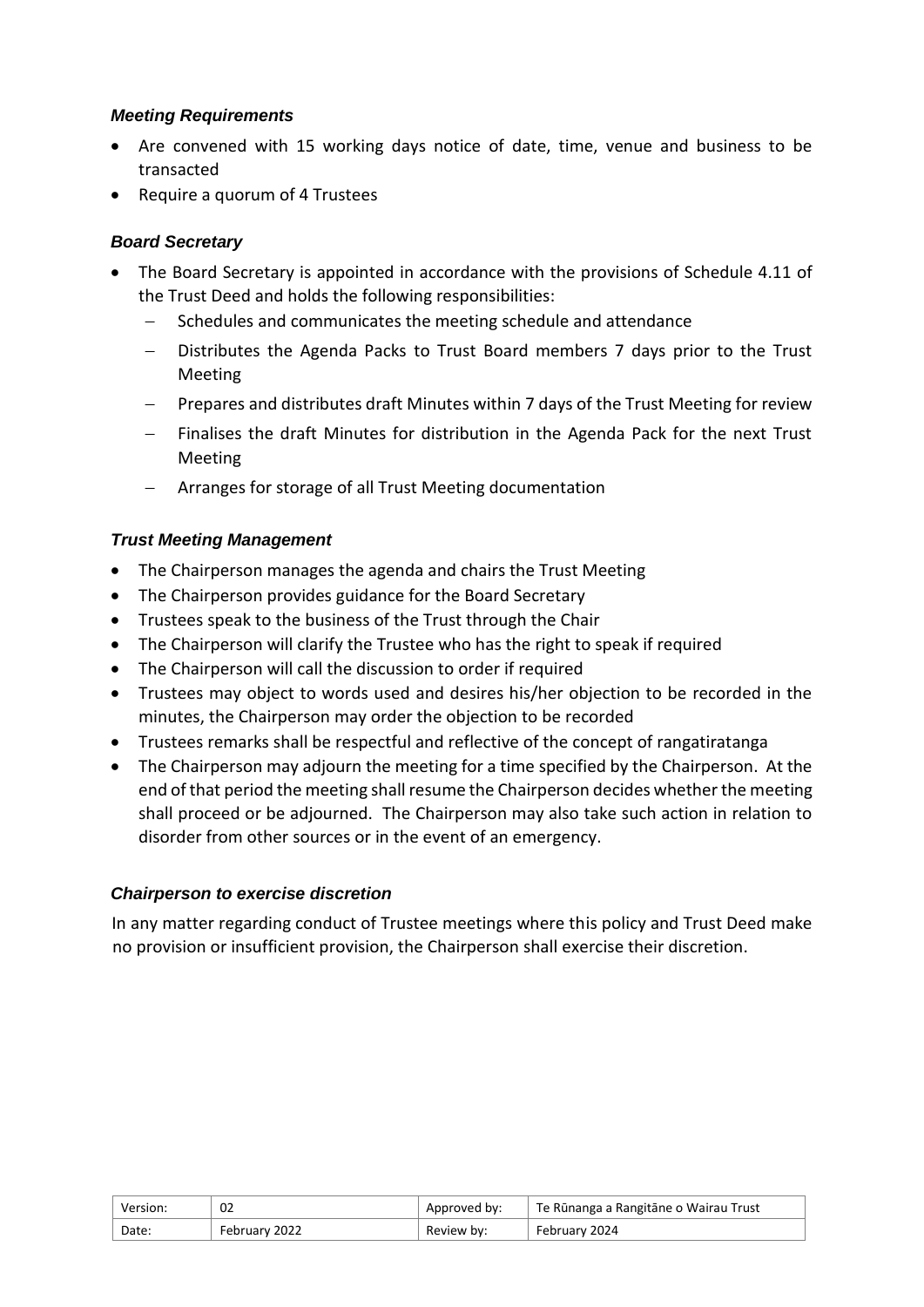# **Role & Responsibilities - Chairperson**

## **Election of the Chairperson**

The Chairperson is elected in accordance with the provisions of Schedule 4.11 of the Trust Deed: "The Trustees shall elect one trustee to act as Chairperson from year to year."

## **Role of the Chairperson**

The Chairperson is the leader of the Board of Trustees and carries overall responsibility for the integrity of the Board's processes and decision making. The guiding principle for the Chairperson is his/her fiduciary duty (legal obligation) to act in the best interests of The Trust.

## **Responsibilities of the Chairperson**

The role and responsibilities of the Chairperson are:

- *1. Leadership*
- Provide leadership and guidance to the Board
- Ensure behaviours and decisions of the Board align with the strategic objectives and values of Rangitāne o Wairau
- Ensure policies, processes and decisions of the Board are consistent with the Trust Deed, relevant regulations and in line with best practice governance
- Ensure the Board members are inducted to both know and operate within their governance role. Oversee a programme for professional development and succession planning of the Board

#### *2. Performance*

- Support and encourage a high performance organisational culture
- Oversee the general performance of the Board and ensure the Board regularly reviews its own performance as the basis for its own development and quality assurance
- Ensure that there is an appropriate separation of duties and responsibilities between the Board and the General Manager
- Ensure General Manager's performance is reviewed against defined Key Performance Indicators and as part of the Performance Management Framework
- Deal with disputes and conflicts referred to the Chairperson

#### *3. Meeting Management*

- Set the Board meeting schedule and agenda for each meeting
- Ensure information is available and flows to the Board
- Conduct effective and efficient Board meetings, developing and adhering to meeting processes and procedures

| Version: | 02            | Approved by: | Te Rūnanga a Rangitāne o Wairau Trust |
|----------|---------------|--------------|---------------------------------------|
| Date:    | February 2022 | Review by:   | February 2024                         |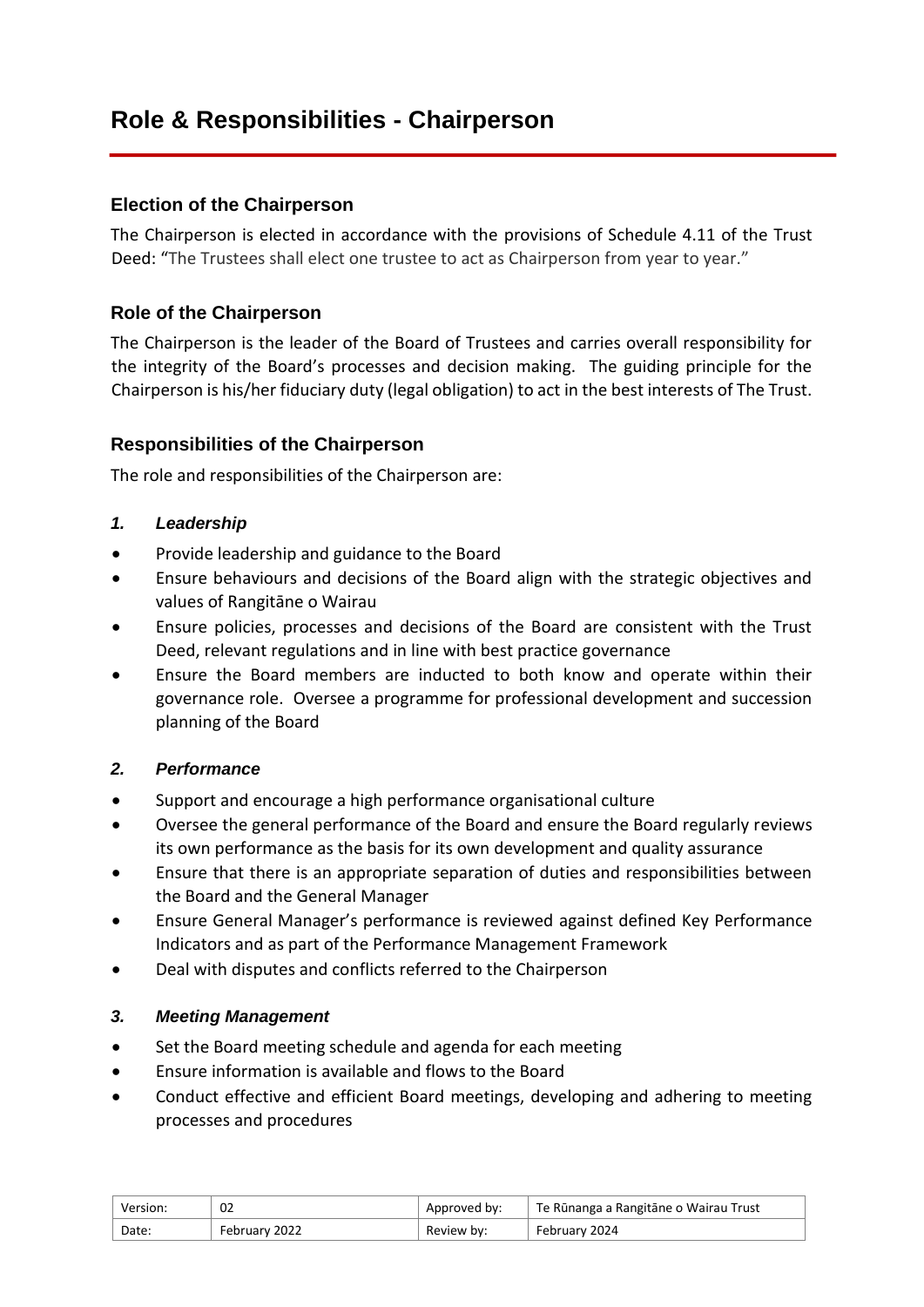## *4. Relationships (Internal and External)*

- Maintain the confidence of the whānau of Rangitāne o Wairau
- Create and maintain an environment of unity and common purpose within the Board
- Establish and build a strong working relationship with the General Manager
- Establish and build a strong working relationship with the Chairperson of the Board of Directors of the asset holding companies
- Maintain effective relationships across Te Tauihu iwi
- Communicate with key stakeholders

## *5. Representation*

- Represent the Trust where required
- The Chairperson shall be the Board spokesperson on any media issues to do with the leadership, governance and/or strategic direction
- Ensure the collective voice of the Trustees and Rangitāne o Wairau is presented
- The Chairperson shall act on behalf of the Trust within the agreed delegated authority
- Ensure Rangitāne o Wairau is represented at all times with integrity

In any matter regarding the roles and responsibilities of the Board where this policy and Trust Deed make no provision or insufficient provision, the Chairperson shall exercise their discretion.

| Version: | 02            | Approved by: | <sup>∣</sup> Te Rūnanga a Rangitāne o Wairau Trust |
|----------|---------------|--------------|----------------------------------------------------|
| Date:    | February 2022 | Review by:   | February 2024                                      |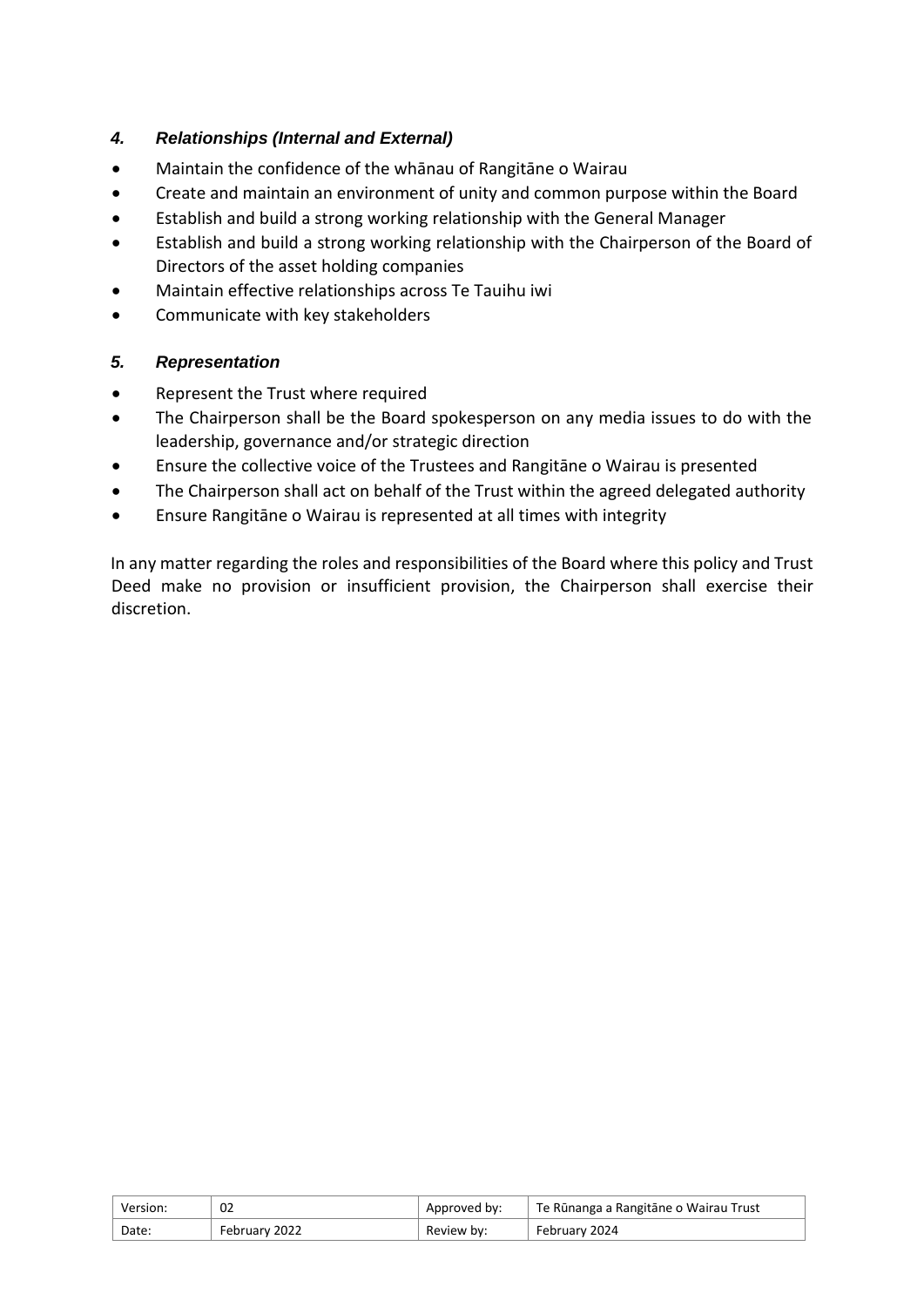# **Role & Responsibilities - Trustee**

## **Election of Trustees**

The Trustees are elected in accordance with the provisions of Schedule 1 of the Trust Deed.

## **Role of the Trustees**

The Trustees are responsible for the administration, management and investment of the Trust Fund. They exercise strategic governance over the Trust's assets including the cultural assets, fisheries assets and asset holding companies.

Trustees have a fiduciary duty (legal obligation) to act in the best interests of the Trust.

The Trustees will conduct all affairs of the Trust in a professional manner.

## **Responsibilities of the Trustees**

#### *1. Meeting Preparation and Decision Making*

- Attend all trustee meetings unless excused
- Have a working knowledge of the Trust Deed and the Trust's obligations under the Act
- Adhere to the Trust's procedures
- Articulate personal and responsible views in Trust discussions
- Have a basic understanding of the issues presented to the Trust at each meeting
- Be able to analyse and prioritise issues and be willing to make informed decisions for the benefit of all Rangitane o Wairau
- Be prepared to actively participate in development workshops and opportunities
- At all times apply the Tikanga of Rangitane o Wairau in their Trust role
- Have a thorough understanding of the strategic governance of the Trust including its Strategic Plan, Objectives and Values
- Accept the importance of compliance requirements in decision making eg. the Trust Deed, Trust Law and Employment Law and other relevant legislation when making decisions

## *2. Relationships*

- Maintain the confidence of the whānau of Rangitāne o Wairau
- Create and maintain an environment of unity and common purpose within the Board
- Maintain a commitment and be supportive of the Trust Board, its decisions, trustees and Chairperson
- Interact with the Trust members and other stakeholders in a positive and constructive manner

| Version: | 02            | Approved by: | Te Rūnanga a Rangitāne o Wairau Trust |
|----------|---------------|--------------|---------------------------------------|
| Date:    | February 2022 | Review by:   | February 2024                         |